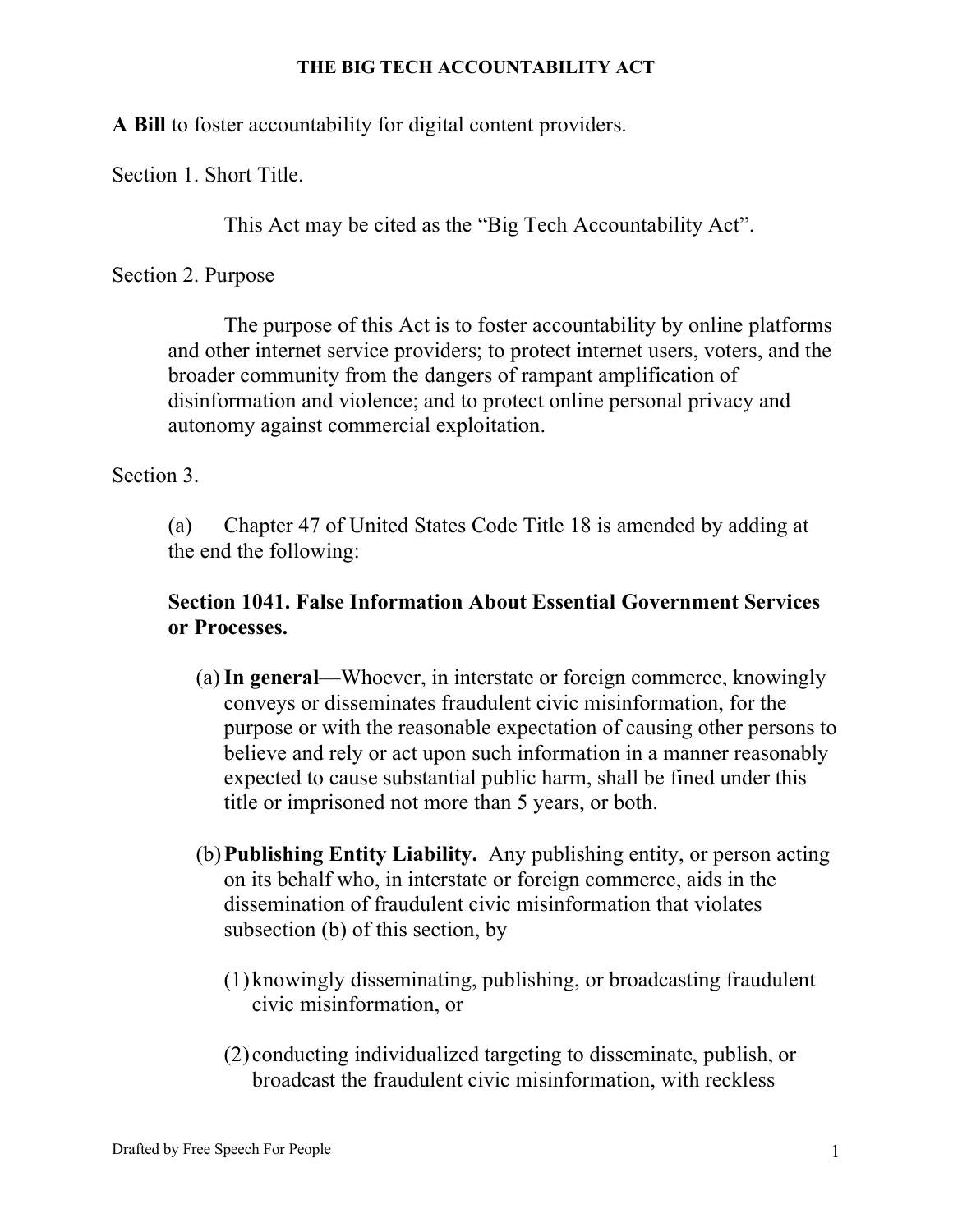disregard for the risk of substantial public harm, shall be fined under this title or imprisoned not more than 2 years, or both.

- (c) **Limitations.** Nothing in this section shall be construed to prohibit, impair, or limit:
	- (1) efforts to report or correct false or misleading information;
	- (2)good faith efforts to summarize or explain facts pertaining to essential government services or processes or data, guidance, or other information conveyed by government agencies;
	- (3) any lawfully authorized investigative, protective, or intelligence activity of a law enforcement agency of the United States, a State, or political subdivision of a State, or of any intelligence agency of the United States; or
	- (4) expressions of opinion about, including disagreement with, facts pertaining to essential government services or processes or data, guidance, or other information conveyed by government agencies.

# (d)**Definitions.**

- (1) "Publishing entity" means any print publisher, radio-broadcast licensee, broadcast, cable, or local television station, provider of an interactive computer service as defined in 47 U.S.C. § 230(f)(2), covered online platform as defined in 47 U.S.C. § 232(d)(1), or agency or medium for the dissemination of advertising.
- (2) "Fraudulent civic misinformation" means:
	- (i.) Materially false, fraudulent, or misleading information pertaining to essential government services or processes, including government services concerning public health and safety, voting and voter registration, elections, the census, civil rights, and education; or
	- (ii.) Data, guidance, or information that is materially false, fraudulent, or misleading and that is falsely attributed to a government agency, or falsely asserted to have been sanctioned or authored by a government agency.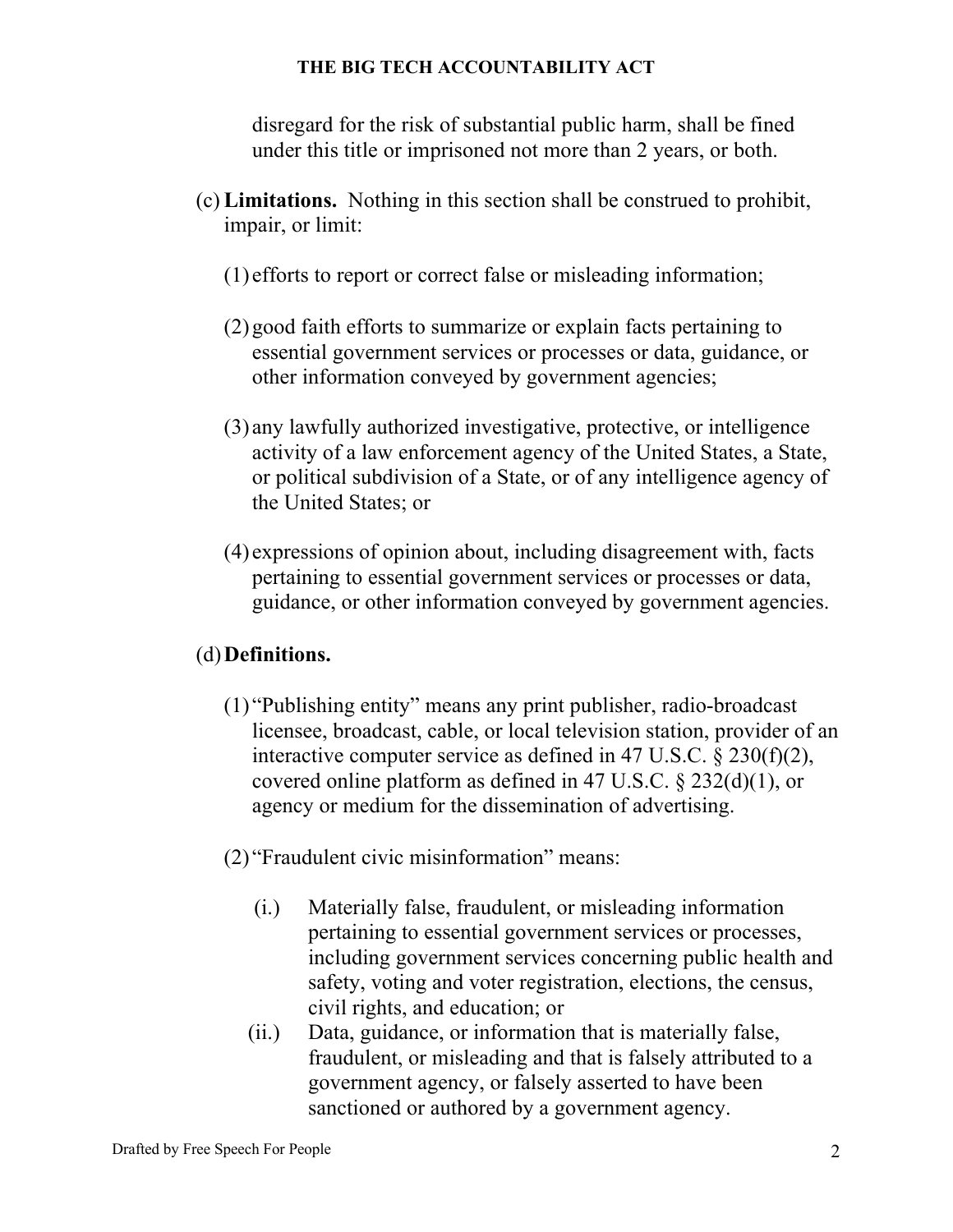"Fraudulent civic misinformation" does not include any statement or information accompanied by a prominent disclaimer that clearly characterizes the statement or information as fiction, satire, humor, or criticism, if the disclaimer is presented in a way that is reasonable under the circumstances.

(3) "Individualized targeting" occurs when a publishing entity: (A) (1) performs or causes to perform any computational process (including one based on algorithmic models, machine learning, statistical analysis, or other data processing or artificial intelligence techniques) designed to transmit or display, highlight, emphasize, or make more prominent, the content to a subset of the users of such platform selected based on personal information pertaining to the individuals who make up the subset of users; or (2) allows another person to instruct a publishing entity to transmit or display, highlight, emphasize, or make more prominent, the content to a subset of the users of such publishing entity, including by providing to such person a list of individuals, contact information of individuals, or other personal information that can be used to identify individuals;

Provided, however, that displaying, highlighting, emphasizing, or making more prominent, content in direct response to requests made or search terms entered by an individual, such that any individual making such requests or entering such search terms would produce the same display, does not constitute individualized targeting under this section.

- (4) "Personal information" means any information that is linked or reasonably linkable to a specific individual or a specific device, including but not limited to an individual's actual or perceived characteristics or demographics and information that may be derived from such individual's internet browsing history, and including de-identified information.
- (5) "Substantial public harm" means direct and actual damage to property; grievous personal injury or death; damage to the health or safety of the general public; or diversion of law enforcement or other public health and safety authorities from their duties, or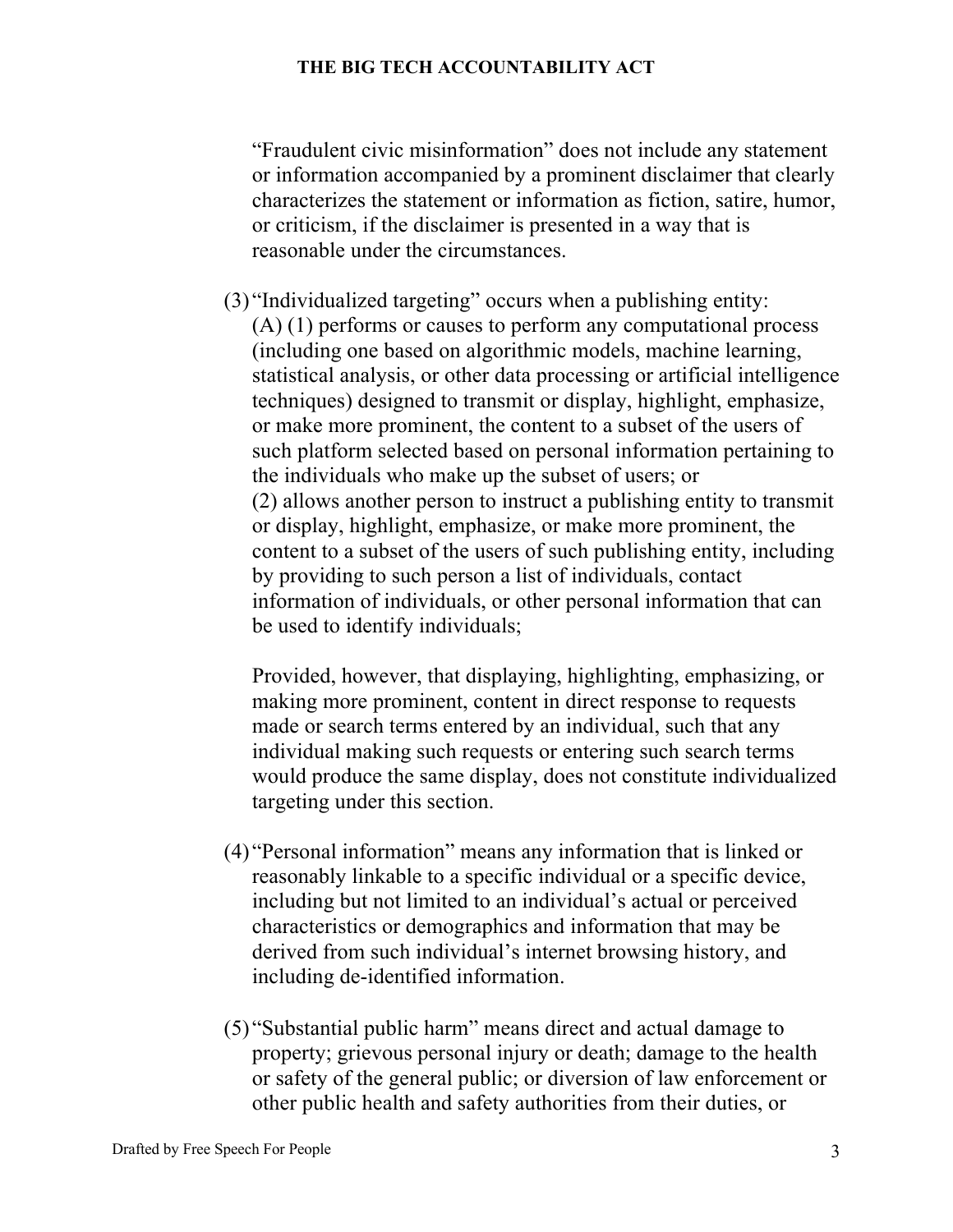deterring, intimidating, or preventing persons from voting, exercising their civil rights, or answering questions in connection with any census or survey provided for by title 13 of the United States Code.

# **Section 1042. Civil Penalties, Injunction and Damages for Violations of Section 1041.**

- (a) **Civil Enforcement by the Attorney General.** The Attorney General may bring a civil action in the appropriate United States district court against any person who engages in conduct constituting an offense under subsection (b) or (c) of section 1041 and, upon proof of such conduct by a preponderance of the evidence, such person shall be subject to a civil penalty of not more than \$50,000 for each violation or the amount of compensation which the person received or offered for the prohibited conduct, whichever amount is greater. The imposition of a civil penalty under this subsection does not preclude any other criminal or civil statutory, common law, or administrative remedy, which is available by law to the United States or any other person.
- (b)**Injunctive Relief.** If the Attorney General has reason to believe that a person is engaged in conduct constituting an offense under subsection (b) or (c) of section 1041, the Attorney General may petition an appropriate United States district court for an order prohibiting that person from engaging in such conduct. The court may issue an order prohibiting that person from engaging in such conduct if the court finds that the conduct constitutes such an offense. The filing of a petition under this section does not preclude any other remedy which is available by law to the United States or any other person.
- (c) **Civil Action for Damages**. Whoever engages in conduct constituting an offense under subsection (b) or subsection (c) of section 1041 is liable in a civil action to any person incurring expenses incident to any emergency or investigative response to the information that violated subsection (b) of section 1041; to any person incurring expenses incident to any efforts required to correct the fraudulent civic misinformation; to any person incurring injury, illness, or loss of life, loss of personal property, loss of an opportunity to vote in an election,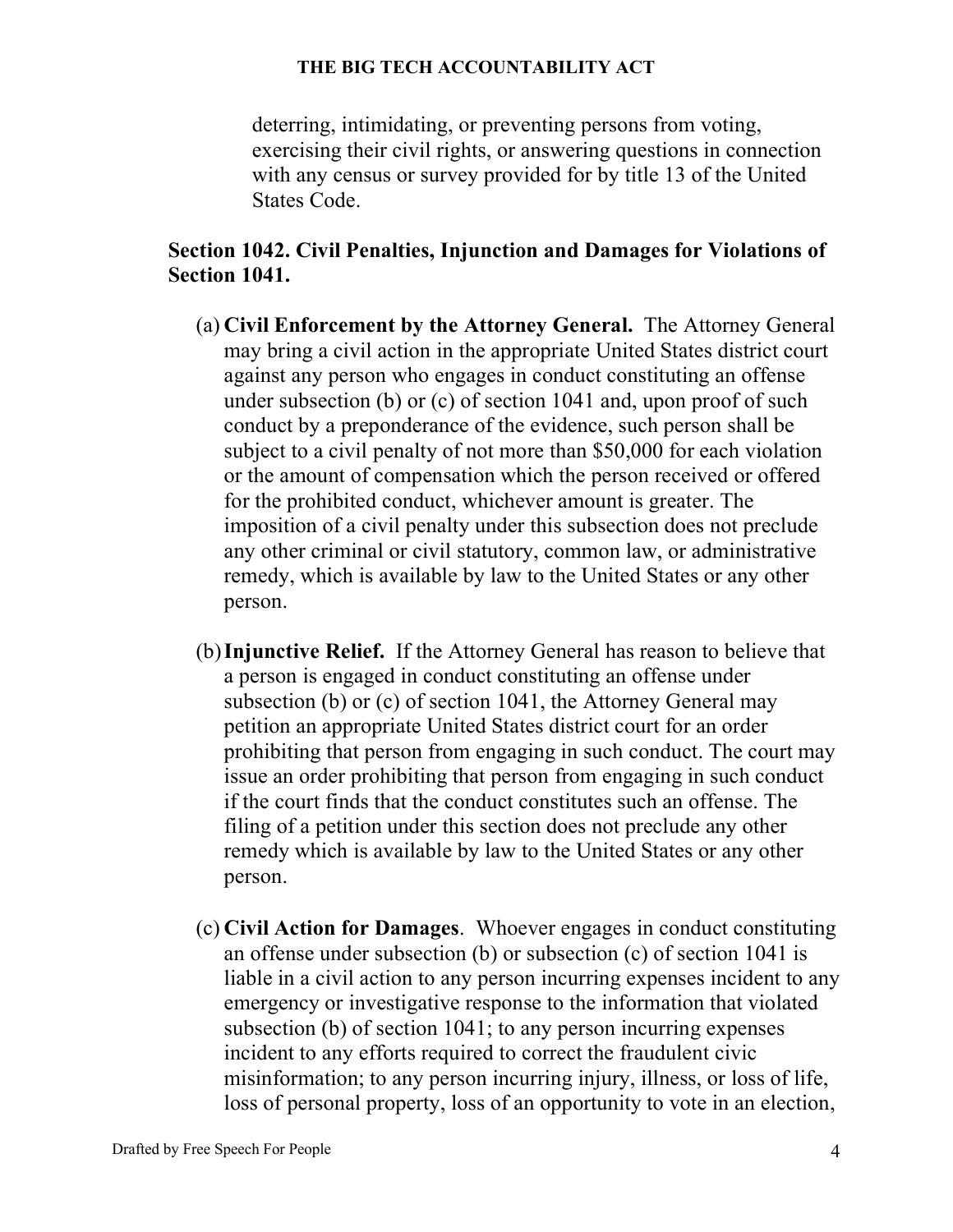loss of civil rights, loss or denial of government services, or expenses, including medical or legal expenses, as a result of the fraudulent civic misinformation; or for injunctive or other equitable relief to prevent substantial public harm. The court may grant any such relief upon finding by a preponderance of the evidence that the defendant has engaged in conduct constituting an offense under subsection (b) or subsection (c) of section 1041.

Section 4.

(a) Chapter 21 of the United States Code Title 42 is amended by adding the following:

# **Section 1986a. Criminal Liability for Amplifying Encouragement of Violence.**

- (a)**In general**—Any person who knowingly and intentionally disseminates on the internet, in interstate commerce and in a manner calculated to reach 500 or more viewers, a communication that solicits, commands, induces, encourages, or otherwise endeavors to persuade another person or persons to kidnap or cause death or serious bodily injury to any person, or to engage in conduct constituting a felony that has as an element the use, attempted use, or threatened use of physical force against property or against the person of another, in violation of the laws of the United States, including but not limited to 42 U.S.C 1985 and 42 U.S.C. 1986, whether or not such communications identify a specific person or property as the target of such actions shall be fined under this title or imprisoned not more than 2 years, or both.
- (b)**Publishing Entity Liability.** Any publishing entity or person acting on behalf of a publishing entity, who, in interstate or foreign commerce,
	- (1) disseminates, publishes, or broadcasts a communication that solicits, commands, induces, encourages, or otherwise endeavors to persuade another person or persons to kidnap or cause death or serious bodily injury to any person, or to engage in conduct constituting a felony that has as an element the use, attempted use, or threatened use of physical force against property or against the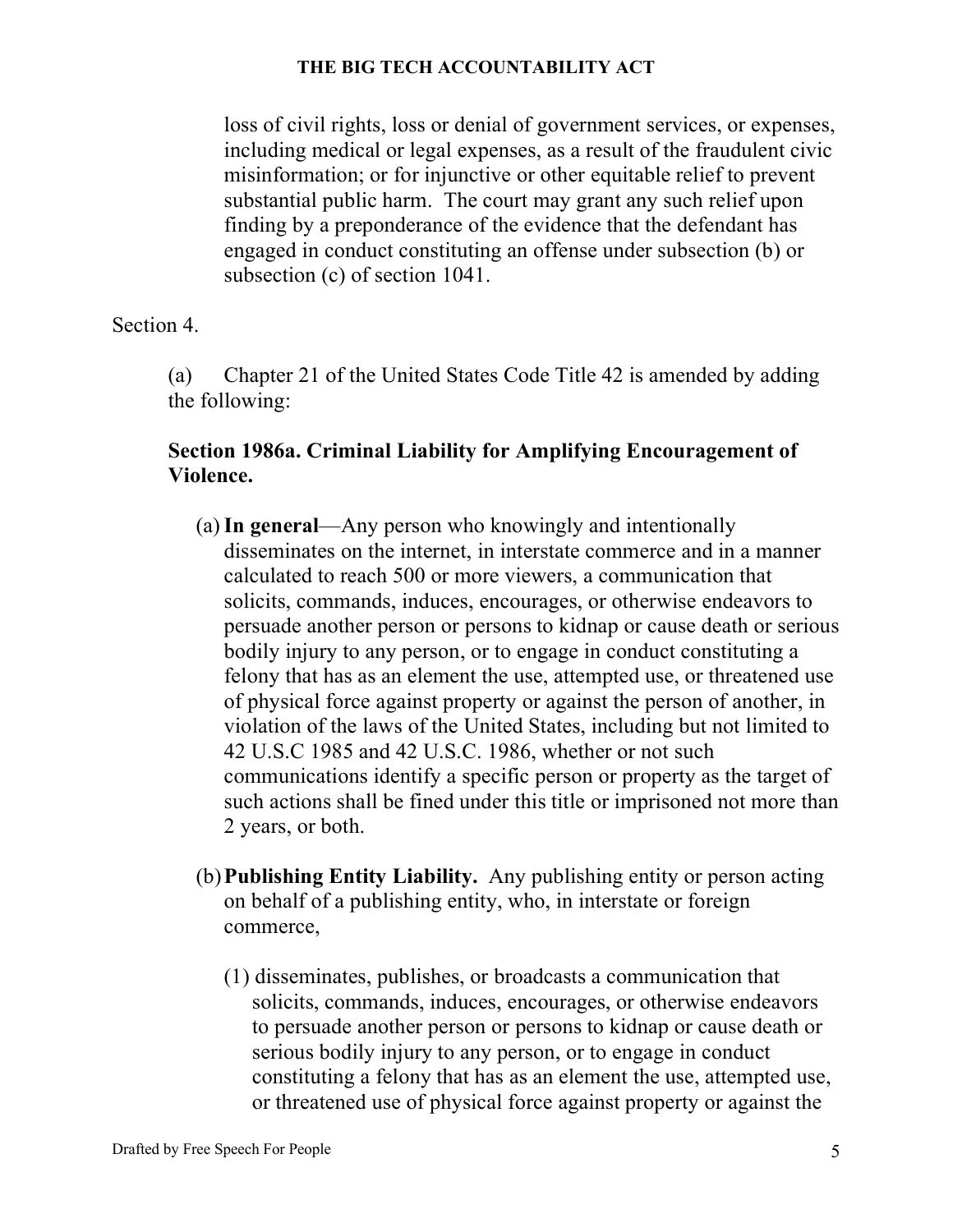person of another, in violation of the laws of the United States, including but not limited to 42 U.S.C 1985 and 42 U.S.C. 1986, whether or not such communications identify a specific person or property as the target of such actions;

- (2) conducts individualized targeting to disseminate, publish, or broadcast such communication; and
- (3) causes the communication to be viewed, seen, or read 10,000 or more times within the United States by means of dissemination, publication, or broadcast that are controlled or owned, in whole or in part, by the publishing entity,

shall be fined under this title or imprisoned not more than 2 years, or both.

## (c) **Definitions.**

- (1) "Individualized targeting" occurs when a publishing entity:  $(A)$  (1) performs or causes to perform any computational process (including one based on algorithmic models, machine learning, statistical analysis, or other data processing or artificial intelligence techniques) designed to transmit or display, highlight, emphasize, or make more prominent, the content to a subset of the users of such platform selected based on personal information pertaining to the individuals who make up the subset of users; or
- (2) allows another person to instruct a publishing entity to transmit or display, highlight, emphasize, or make more prominent, the content to a subset of the users of such publishing entity, including by providing to such person a list of individuals, contact information of individuals, or other personal information that can be used to identify individuals;

Provided, however, that displaying, highlighting, emphasizing, or making more prominent, content in direct response to requests made or search terms entered by an individual, such that any individual making such requests or entering such search terms would produce the same display, does not constitute individualized targeting under this section.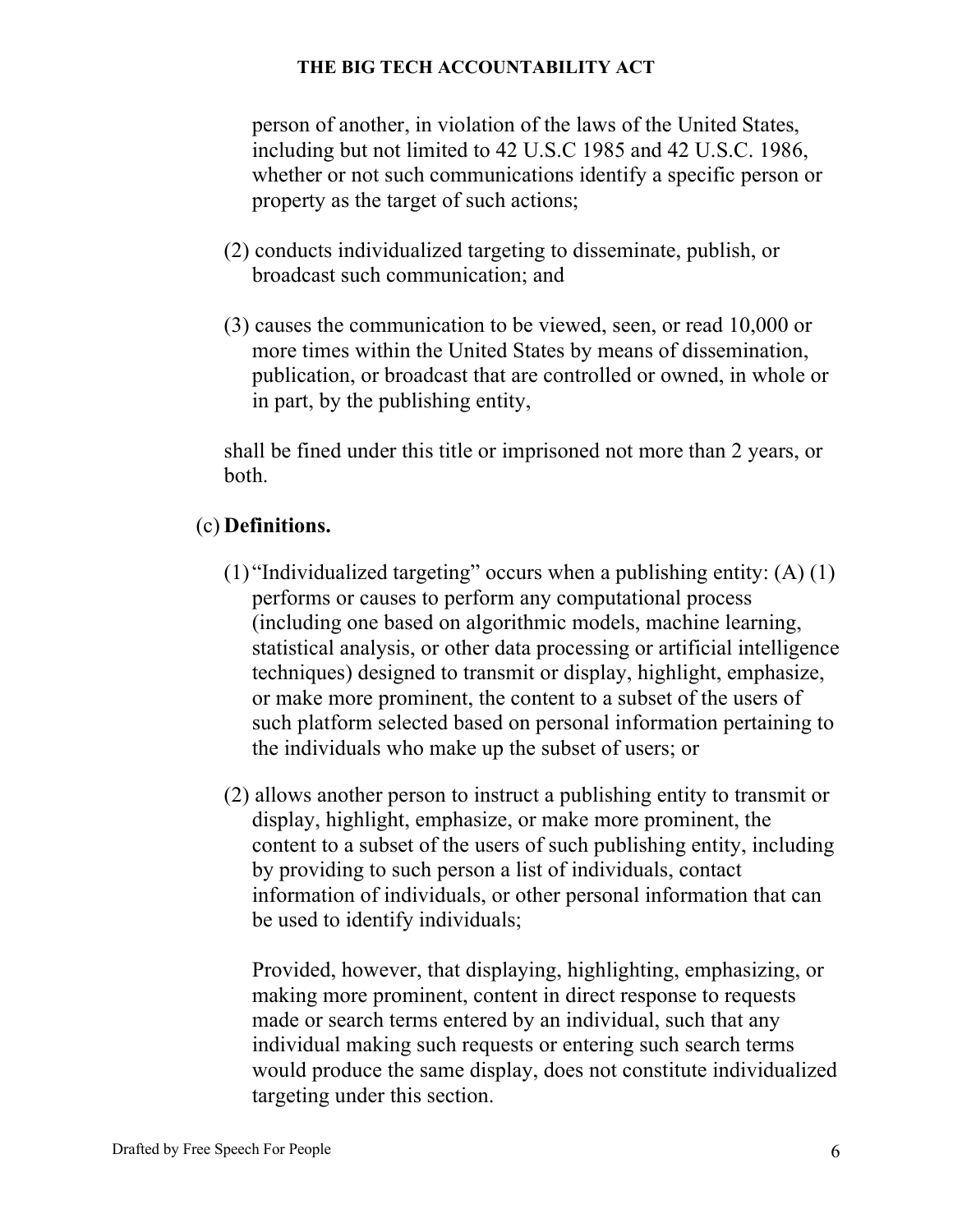- (3) "Personal information" means any information that is linked or reasonably linkable to a specific individual or a specific device, including but not limited to an individual's actual or perceived characteristics or demographics and information that may be derived from such individual's internet browsing history, and including de-identified information.
- (4) "Publishing entity" means any print publisher, radio-broadcast licensee, broadcast, cable, or local television station, provider of an interactive computer service as defined in 47 U.S.C. § 230(f)(2), covered online platform as defined in 47 U.S.C. § 232(d)(1), or agency or medium for the dissemination of advertising.

## **Section 1986b. Civil Penalties, Injunction and Damages for Violations of Section 1986a.**

- (a) **Civil Enforcement by the Attorney General.** The Attorney General may bring a civil action in the appropriate United States district court against any person who engages in conduct constituting an offense under section 1986a and, upon proof of such conduct by a preponderance of the evidence, such person shall be subject to a civil penalty of not more than \$50,000 for each violation or the amount of compensation which the person received or offered for the prohibited conduct, whichever amount is greater. The imposition of a civil penalty under this subsection does not preclude any other criminal or civil statutory, common law, or administrative remedy, which is available by law to the United States or any other person.
- (b)**Injunctive Relief.** If the Attorney General has reason to believe that a person is engaged in conduct constituting an offense section 1986a, the Attorney General may petition an appropriate United States district court for an order prohibiting that person from engaging in such conduct. The court may issue an order prohibiting that person from engaging in such conduct if the court finds that the conduct constitutes such an offense. The filing of a petition under this section does not preclude any other remedy which is available by law to the United States or any other person.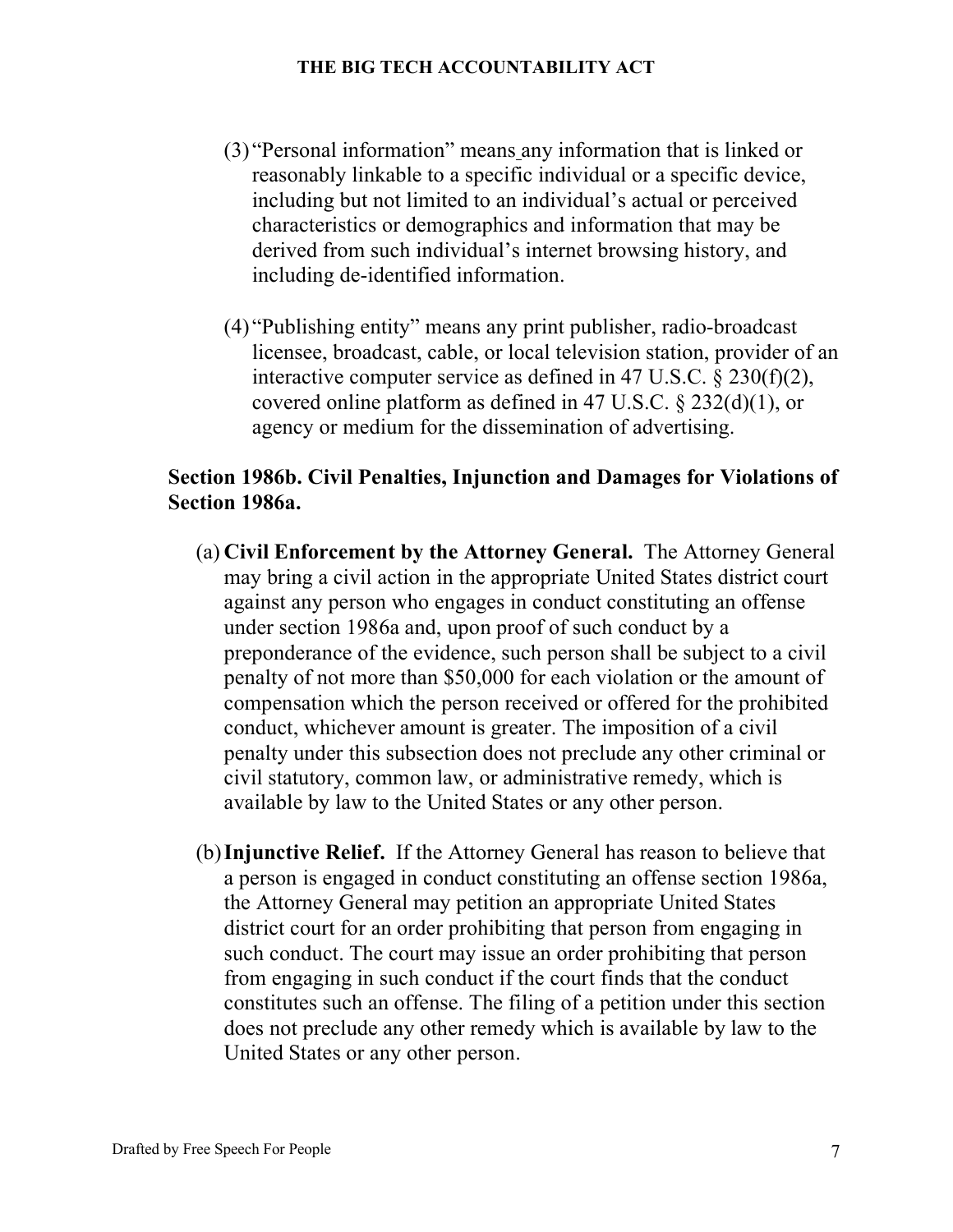(c) **Civil Action for Damages**. Whoever engages in conduct constituting an offense under section 1986a is liable in a civil action to any person, group of persons, or entity against whom such communication were made, who were injured or harmed as a consequence of such communication, or whose property was injured or harmed as a consequence of such communication, whether or not such person or entity was identified by name in the communication, in an action for damages occasioned by such communication, for injunctive relief, or for other appropriate relief. The court may grant any such relief upon finding by a preponderance of the evidence that the defendant has engaged in conduct constituting an offense under section 1986a.

Section 5.

(a) Section  $230(c)(1)$  of the Communication Act of 1934 (47 U.S.C.  $230(c)(1)$ ) is amended to read:

## **(1)Treatment of Publisher or Speaker.**

No provider or user of an interactive computer service shall be treated as the publisher or speaker of any information provided by another information content provider.

In any civil action against a provider or user of an interactive computer service ("ICS") arising from information provided by another information content provider, the ICS shall not be held liable as the publisher or speaker of that information unless the ICS:

- 1. Engages in targeting the dissemination of the content to an individual or specific group of individuals.
- 2. Acts knowingly, recklessly or negligently in encouraging or facilitating the spread of misinformation, disinformation, or violence; or
- 3. Intentionally engages in a course of business that receives a financial benefit from amplifying misinformation, disinformation, or violence.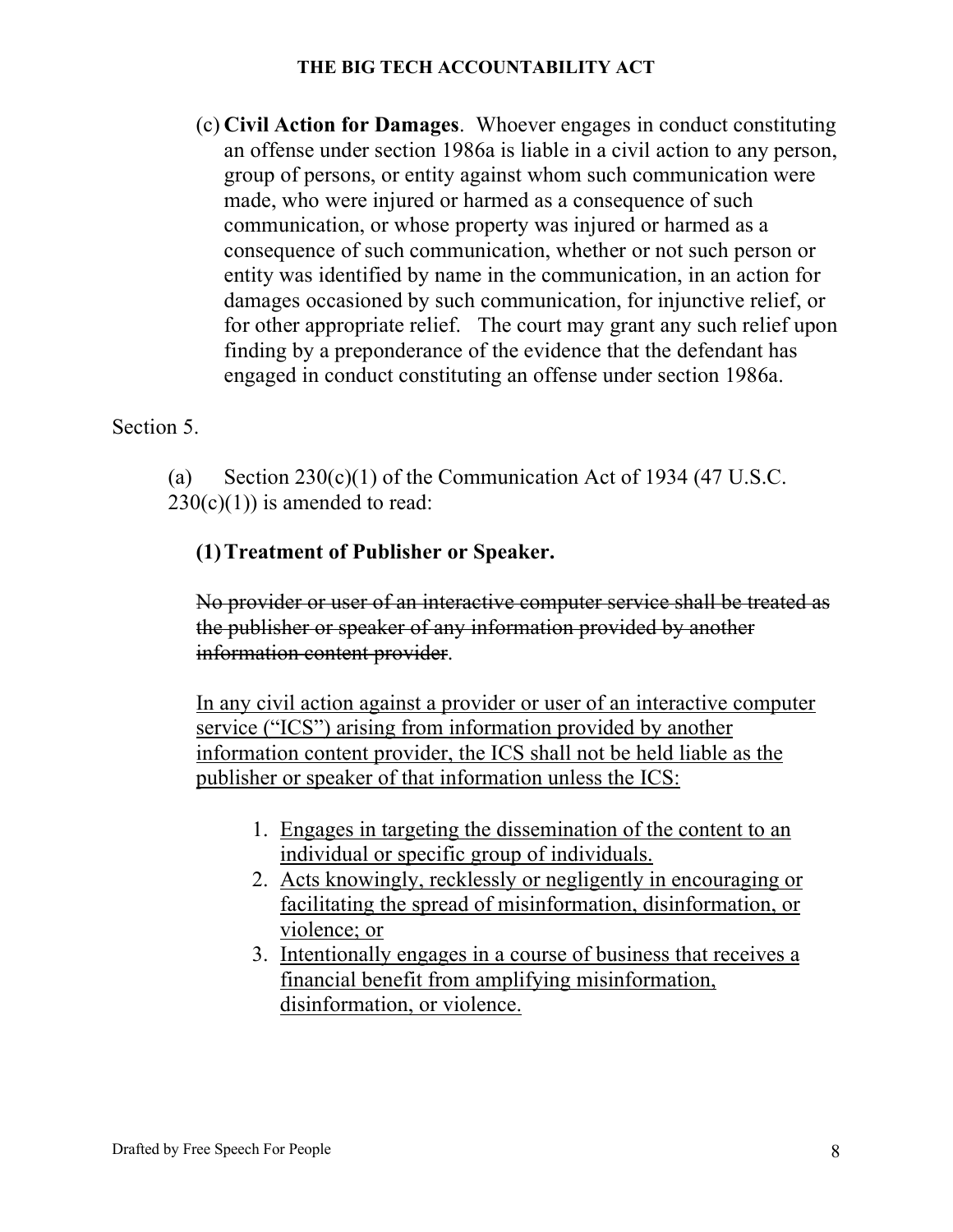(b) Section 230(f) of the Communication Act of 1934  $(47 \text{ U.S.C. } 230(\text{f}))$ is amended by adding the following:

### (5) **Targeting the Dissemination of Content**

An ICS engages in "targeting the dissemination of content to a particular individual or specific group of individuals" if the ICS, or an agent, affiliate, vendor, or other person acting on behalf of such ICS—

(A) (1) performs or causes to perform any computational process (including one based on algorithmic models, machine learning, statistical analysis, or other data processing or artificial intelligence techniques) designed to transmit or display, highlight, emphasize, or make more prominent, the content to a subset of the users of such platform selected based on personal information pertaining to the individuals who make up the subset of users; or

(2) allows another person to instruct an ICS to transmit or display, highlight, emphasize, or make more prominent, the content to a subset of the users of such ICS, including by providing to such ICS a list of individuals, contact information of individuals, or other personal information that can be used to identify individuals.

Provided, however, that displaying, highlighting, emphasizing, or making more prominent, content in direct response to requests made or search terms entered by an individual, such that any individual making such requests or entering such search terms would produce the same display, does not constitute targeting under this section.

#### (6) **Personal Information**

The term "personal information" means any information that is linked or reasonably linkable to a specific individual or a specific device, including but not limited to an individual's actual or perceived characteristics or demographics and information that may be derived from such individual's internet browsing history, and including deidentified information.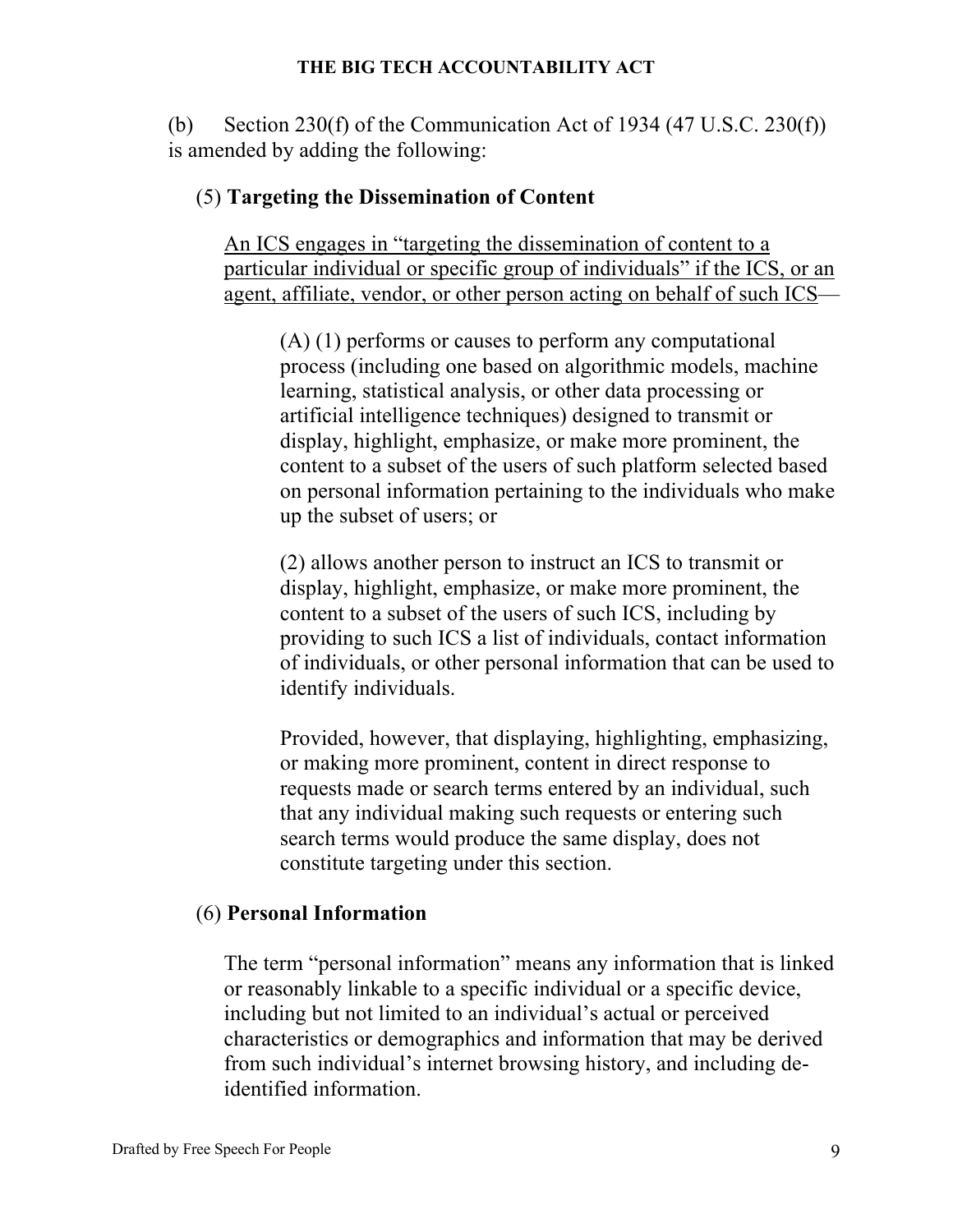(c) Chapter 5 of United States Code Title 47 is amended by adding the following:

#### **Section 232: Restrictions on Targeted Online Advertising**

## (a) **Restrictions on Advertisements Targeted at Individuals or at Specific Groups of Individuals.**

(1) Restrictions. A covered online platform or an agent, affiliate, vendor, or other person acting on behalf of such a platform may not target the dissemination of an advertisement on such platform to an individual or to a specific group of individuals on any basis.

(2) Actions Constituting Targeting. A covered online platform or an agent, affiliate, vendor, or other person acting on behalf of such a platform shall be considered to target the dissemination of an advertisement to an individual or to a specific group of individuals if such platform—

(A) (1) performs or causes to perform any computational process (including one based on algorithmic models, machine learning, statistical analysis, or other data processing or artificial intelligence techniques) designed to transmit or display, highlight, emphasize, or make more prominent, the advertisement to a subset of the users of such platform selected based on personal information pertaining to the individuals who make up the subset of users; or

(2) allows another person to instruct a covered online platform to transmit or display, highlight, emphasize, or make more prominent, the advertisement to a subset of the users of such platform, including by providing to such platform a list of individuals, contact information of individuals, or other personal information that can be used to identify individuals; and

(B) receives a fee or other payment, directly or indirectly, for disseminating the advertisement or providing the information.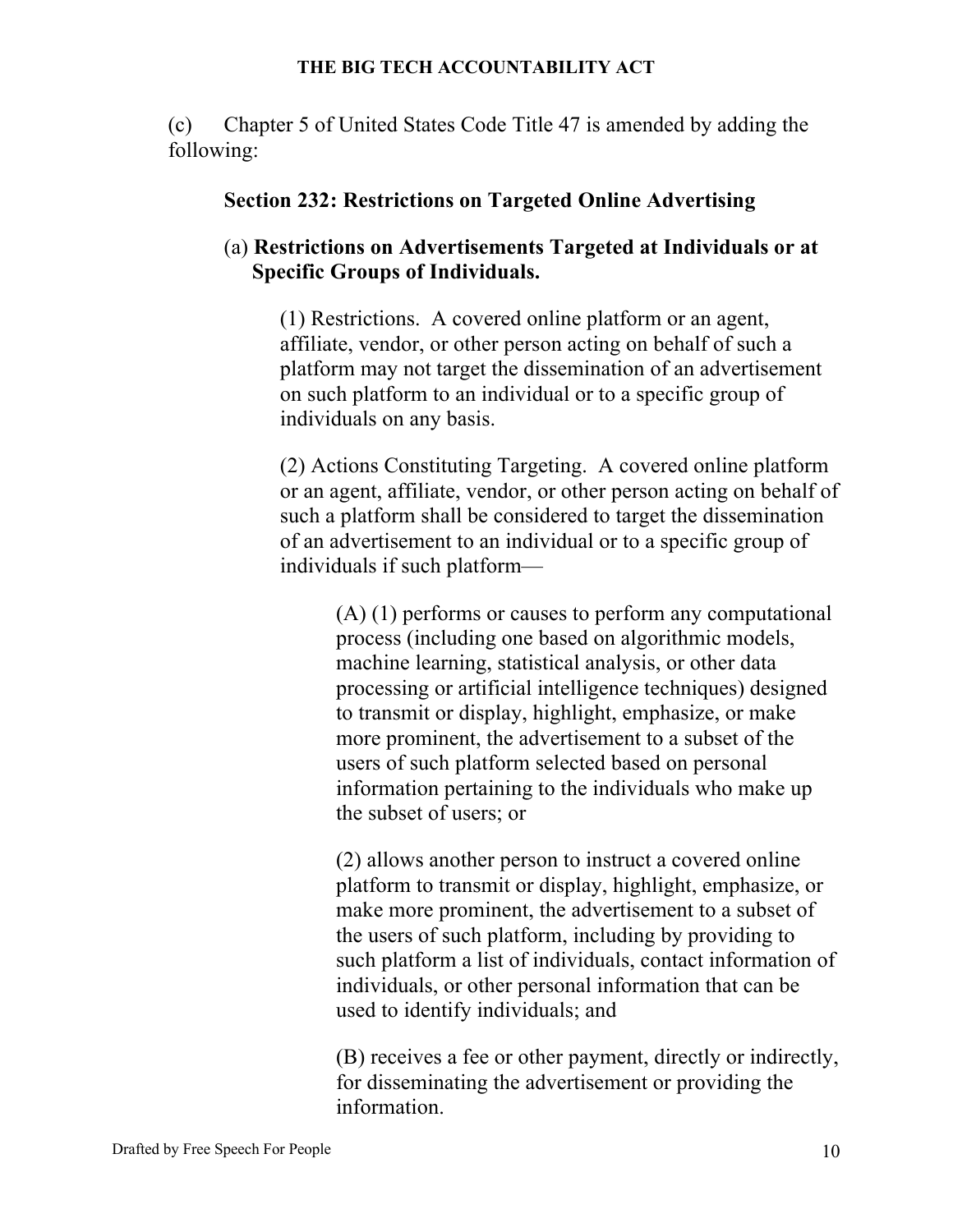(3) Exception: Targeting Individuals within a Governmental District. Subsection (a) does not apply to the targeting of the dissemination of an advertisement to an individual residing in, or to a device located in, a Governmental District.

(4) Sorting Based on Individual Search Terms or Requests. Displaying, highlighting, emphasizing or making more prominent, advertising or other content in direct response to requests made or search terms entered by an individual, such that any individual making such requests or entering such search terms would produce the same display, does not constitute targeting under subsection (a).

## (b) **Private Right of Action.**

(1) Enforcement by Individuals.

(A) In general. Any person alleging a violation of this section by a covered online platform may bring a civil action in any court of competent jurisdiction, State or Federal.

(B) Relief. In a civil action brought under this paragraph in which the plaintiff prevails, the court may award—

> (i) an amount not less than \$100 and not greater than \$1,000 per violation against any person who negligently violates a provision of this section;

> (ii) an amount not less than \$500 and not greater than \$5,000 per violation against any person who recklessly, willfully, or intentionally violates a provision of this section;

(iii) reasonable attorney's fees and litigation costs; and

(iv) any other relief, including equitable or declaratory relief, that the court determines appropriate.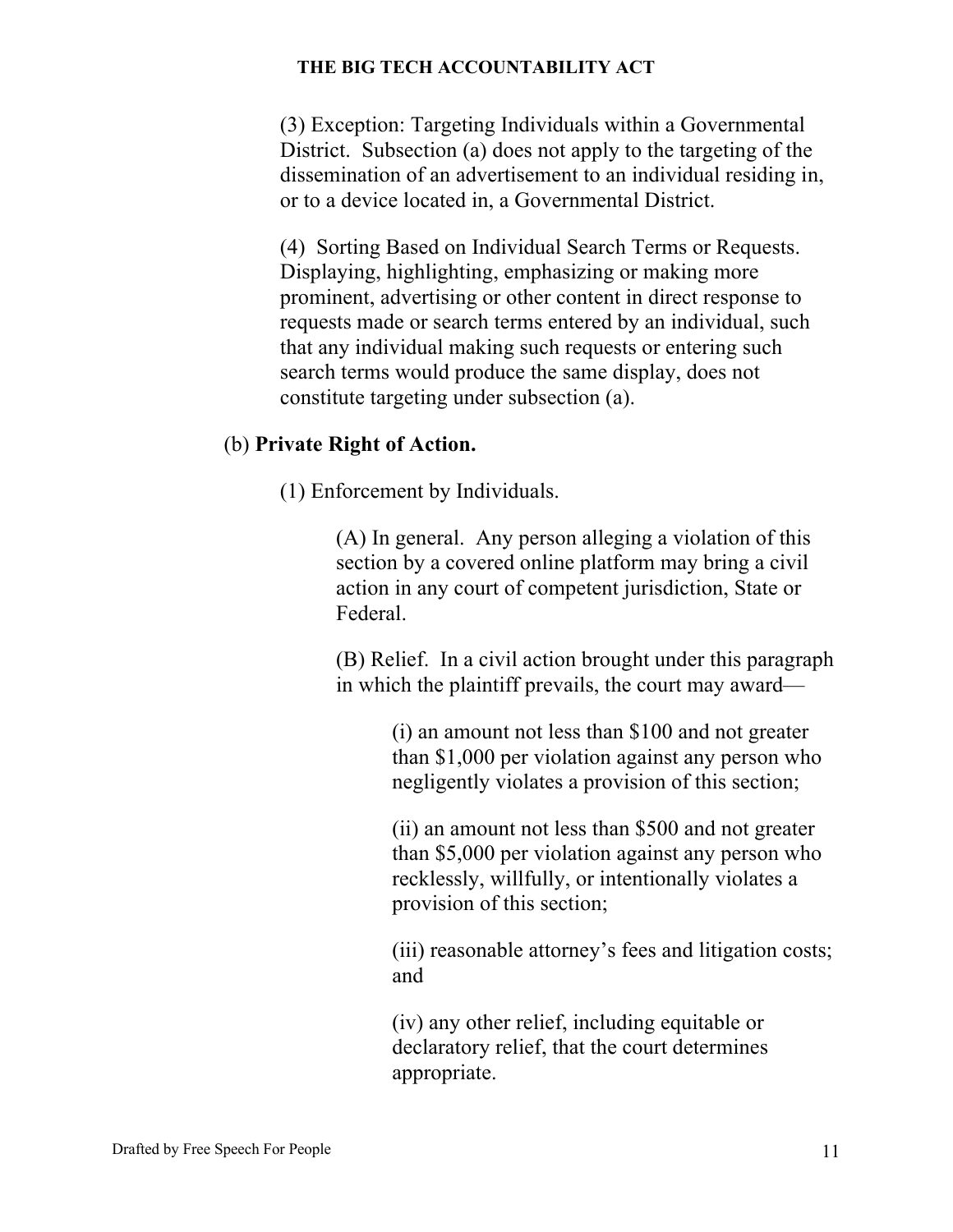(C) Injury in Fact. A violation of this section constitutes a concrete and particularized injury in fact to an individual.

(2) Invalidity of Pre-Dispute Arbitration Agreements and Pre-Dispute Joint Action Waivers.

> (A) In general. Notwithstanding any other provision of law, no pre-dispute arbitration agreement or pre-dispute joint action waiver shall be valid or enforceable with respect to a dispute arising under this section.

(B) Applicability. Any determination as to whether or how this subsection applies to any dispute shall be made by a court, rather than an arbitrator, without regard to whether such agreement purports to delegate such determination to an arbitrator.

(C) Definitions. In this subsection:

(i) "Pre-Dispute Arbitration Agreement" means any agreement to arbitrate a dispute that has not arisen at the time of making the agreement.

(ii) "Pre-Dispute Joint-Action Waiver" means an agreement, whether or not part of a pre-dispute arbitration agreement, that would prohibit, or waive the right of, one of the parties to the agreement to participate in a joint, class, or collective action in a judicial, arbitral, administration, or other forum, concerning a dispute that has not yet arisen at the time of making the agreement.

(iii) "Dispute" means any claim related to an alleged violation of this section and between an individual and a covered organization.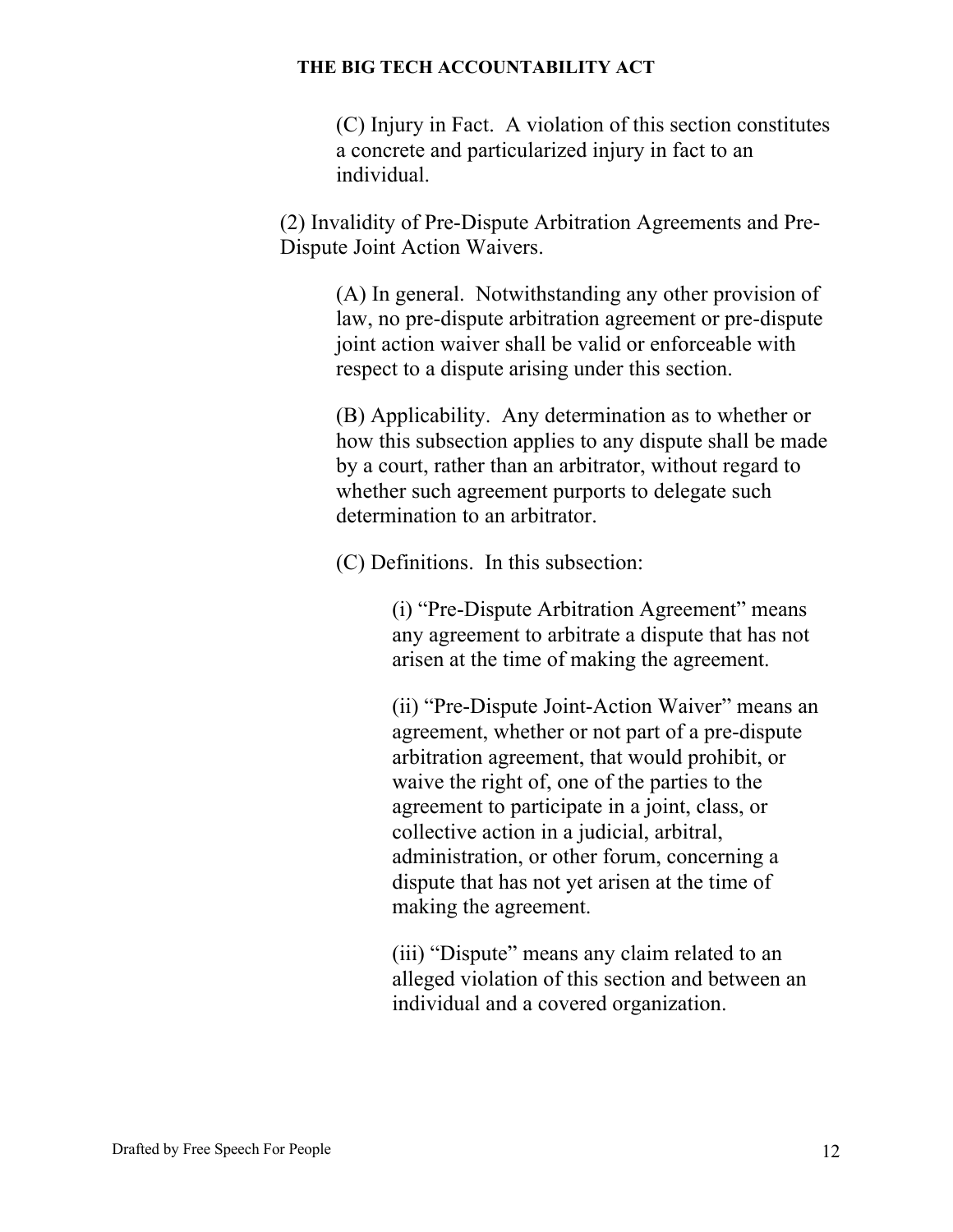## (c) **Enforcement by Attorney General.**

- (1)Civil Action for Fines.The Attorney General may bring a civil action in the appropriate United States district court against any person who engages in conduct in violation of this section. In any such action the district court may award appropriate relief in including a civil penalty of not more than \$50,000 for each violation or the amount of compensation which the person received or offered for the prohibited conduct, whichever amount is greater. The imposition of a civil penalty under this subsection does not preclude any other remedy, which is available by law to the United States or any other person.
- (2)Injunctive Relief.If the Attorney General has reason to believe that a person is engaged in conduct in violation of this section, the Attorney General may petition an appropriate United States district court for an order prohibiting that person from engaging in such conduct. The court may issue an order prohibiting that person from engaging in such conduct if the court finds that the conduct constitutes such a violation. The filing of a petition under this section does not preclude any other remedy which is available by law to the United States or any other person.

(d) **Effective Date.** Section 232 of United States Code, Title 47 shall take effect 3 months after the date of the enactment of this Act.

(e) **Definitions.** In this section:

(1) "Covered Online Platform" means any website, web application, mobile application, smart device application, digital application (including a social network, or search engine), or advertising network (including a network disseminating advertisements on another website, web application, mobile application, smart device application, or digital application).

(2) "Personal Information" means any information that is linked or reasonably linkable to a specific individual or a specific device, including but not limited to an individual's actual or perceived characteristics or demographics and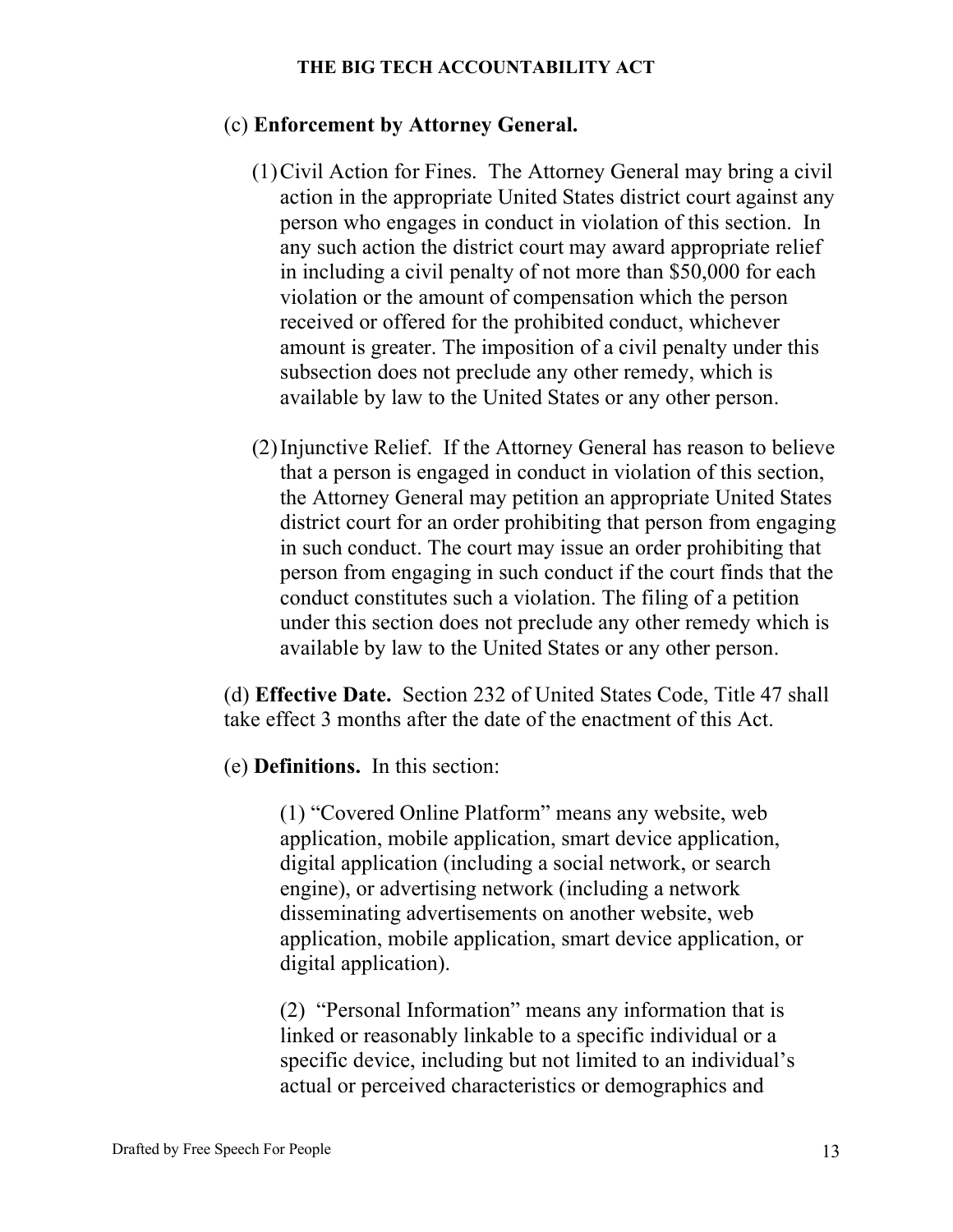information that may be derived from such individual's internet browsing history, and including de-identified information.

(3) "Governmental District" means any of the following:

(A) Each State, the District of Columbia, the Commonwealth of Puerto Rico, Guam, American Samoa, the Commonwealth of the Northern Mariana Islands, and the United States Virgin Islands.

(B) Indian and tribal lands as defined and recognized under federal law.

(C) A county, municipality, city, town, township, village, borough, or similar unit of general government incorporated under State law or as defined by the Census Bureau; or

(D) A congressional district.

## **Section 233: Restrictions on Collection, Aggregation and Sale of Personal Information**

## **(a) Congressional Finding.**

The Congress finds that the widespread practice of websites, internet service companies, and data brokers, among others, collecting, aggregating and selling personal information of individuals derived from their internet activity ("online personal information") poses a grave threat to personal privacy and autonomy.

## **(b) Congressional Purpose and Policy.**

The Congress declares it to be its purpose and policy to protect personal privacy and autonomy by restricting the exploitive collection, aggregation, and sale of online personal information and to prohibit the collection, aggregation and sale of any individual's online personal information without the genuine, informed and meaningful consent of such individual.